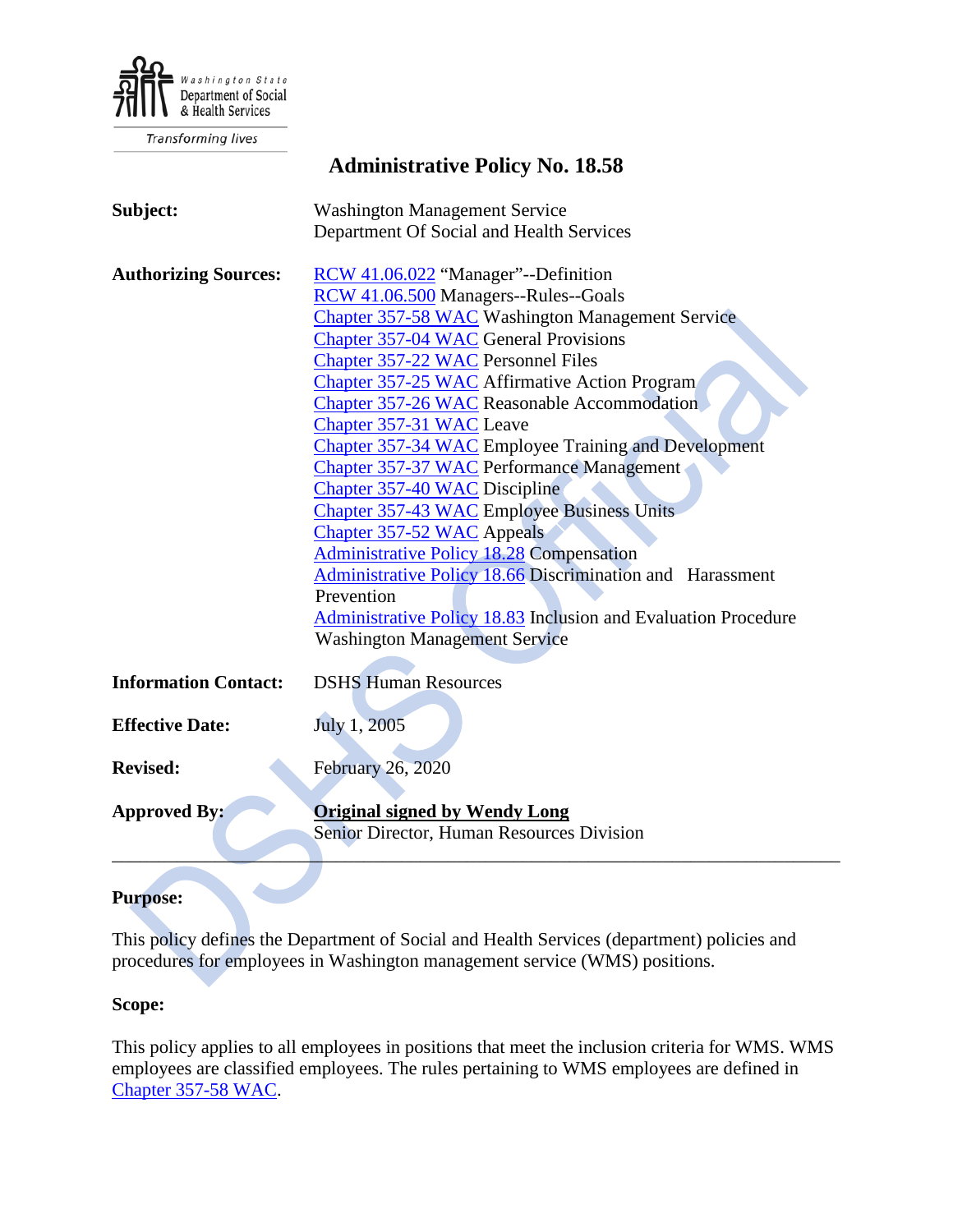If a department policy or practice is not specifically addressed in this policy, the provisions of [Chapter 357-58 WAC](https://apps.leg.wa.gov/wac/default.aspx?cite=357-58) and related sections of the department's administrative policies in chapter 18 will apply.

# **Definitions**

**Acting appointment:** A nonpermanent appointment in WMS.

**Appointing authority**: An individual delegated authority by the Secretary to appoint, transfer, layoff, reduce, dismiss, suspend, or demote employees. (See administrative policy [4.05\)](http://asd.dshs.wa.gov/RPAU/documents/Admin-Policy/04-05.htm).

**Banding committee:** The committee that determines placement of positions in Washington management service.

**Cabinet:** The advisory body that supports the secretary and is made up of the assistant secretaries, chief of staff, deputy chief of staff and the director of division of vocational rehabilitation.

**Competencies:** Measurable or observable knowledge, skills, abilities, and behaviors critical to success in a key role, job or function.

**Concurrent appointment:** Probationary or trial service period served simultaneously with the WMS review period.

**Control point:** The ratio of WMS employees to total staff expressed as a percentage which varies based on increases and decreases in total staff. The control point includes all WMS employees in multi-filled, acting, and project WMS positions.

**Demotion:** Movement of an employee to a position with a:

- Lower salary standard;
- Lower range of consideration; or
- Lower management band.

**Department-covered position:** A position designated to have:

- Unsupervised access to vulnerable adults, juveniles, or children;
- Access to the internal databases of the Background Check Central Unit or the Division of Disability Determination Services; or
- Access to sensitive information.

**Dismissal**: Termination of employment for disciplinary purposes.

**Employee:** An individual working in classified service. Employee business unit members are defined in WAC [357-43-001.](http://apps.leg.wa.gov/wac/default.aspx?cite=357-43-001) A permanent WMS employee is one who has successfully completed a WMS review period.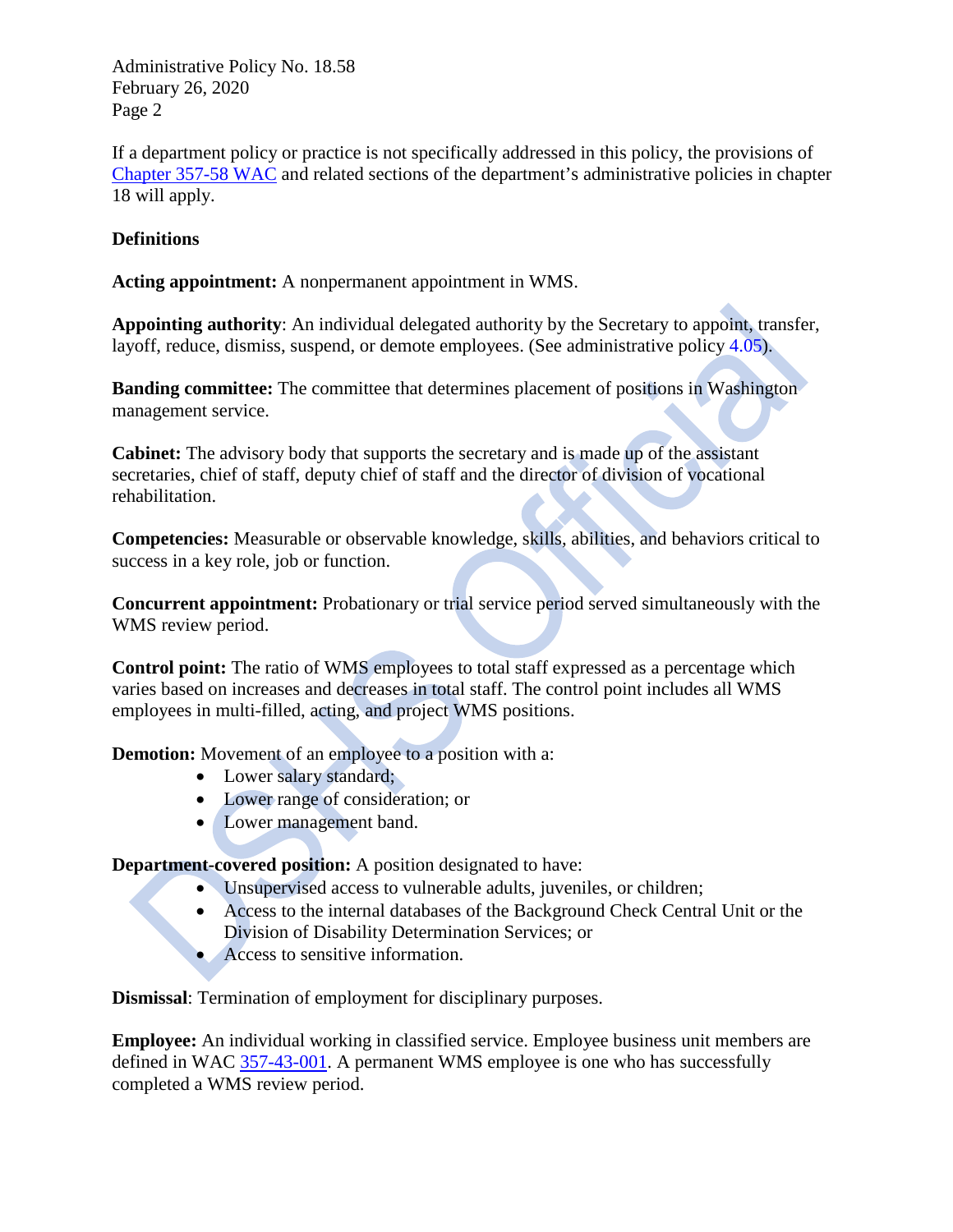**Job value assessment charts (JVAC):** The tools used to evaluate WMS positions, assign evaluation points, and place positions in the appropriate management band.

**Layoff unit:** The WMS layoff unit is within the employee's current administration with the department. The geographic boundary of each unit is statewide.

**Manager or managerial employee:** Per [title 357 WAC,](https://apps.leg.wa.gov/wac/default.aspx?cite=357) a person who performs one or more of the following functions:

- 1. Formulates statewide policy or directs the work of the department or a department subdivision;
- 2. Administers one or more statewide policies or programs in the department or a department subdivision;
- 3. Manages, administers, and controls a local branch office within the department or a department subdivision, including the physical, financial, or personnel resources;
- 4. Has substantial responsibility in personnel administration, legislative relations, public information, or the preparation and administration of budgets; or
- 5. Functions above the first level of supervision and exercises authority that is not merely routine or clerical in nature and requires the consistent use of independent judgment.

**Management bands:** A series of management levels included in WMS. Placement in a band is determined based on the following requirements of the position:

- 1. Accountability;
- 2. Decision-making and policy impact; and
- 3. Knowledge, skills, and abilities.

**Market segment:** The industry or occupational field to which positions assigned to the benchmark are most closely aligned.

**Peer group:** A group of positions that perform the same or similar duties requiring an equivalent level of knowledge, skills, and abilities. A peer group may consist of a single position or multiple positions.

**Point value:** Points resulting from an evaluation of a WMS position using the JVAC.

**Premium:** Pay added to an employee's base salary, on a contingent basis, in recognition of special requirements, conditions, or circumstances associated with the job.

**Project employment:** Funding for a position is contingent on state, federal, or other grant funding of specific and time-limited duration.

**Promotion:** An increase in a position's evaluation points or higher salary standard; or an employee's movement to a different position with a higher salary standard or evaluation points.

**Range of consideration (ROC):** The established range of *minimum and maximum* salary assigned to a WMS position. Each ROC must fit within one of the five WMS bands.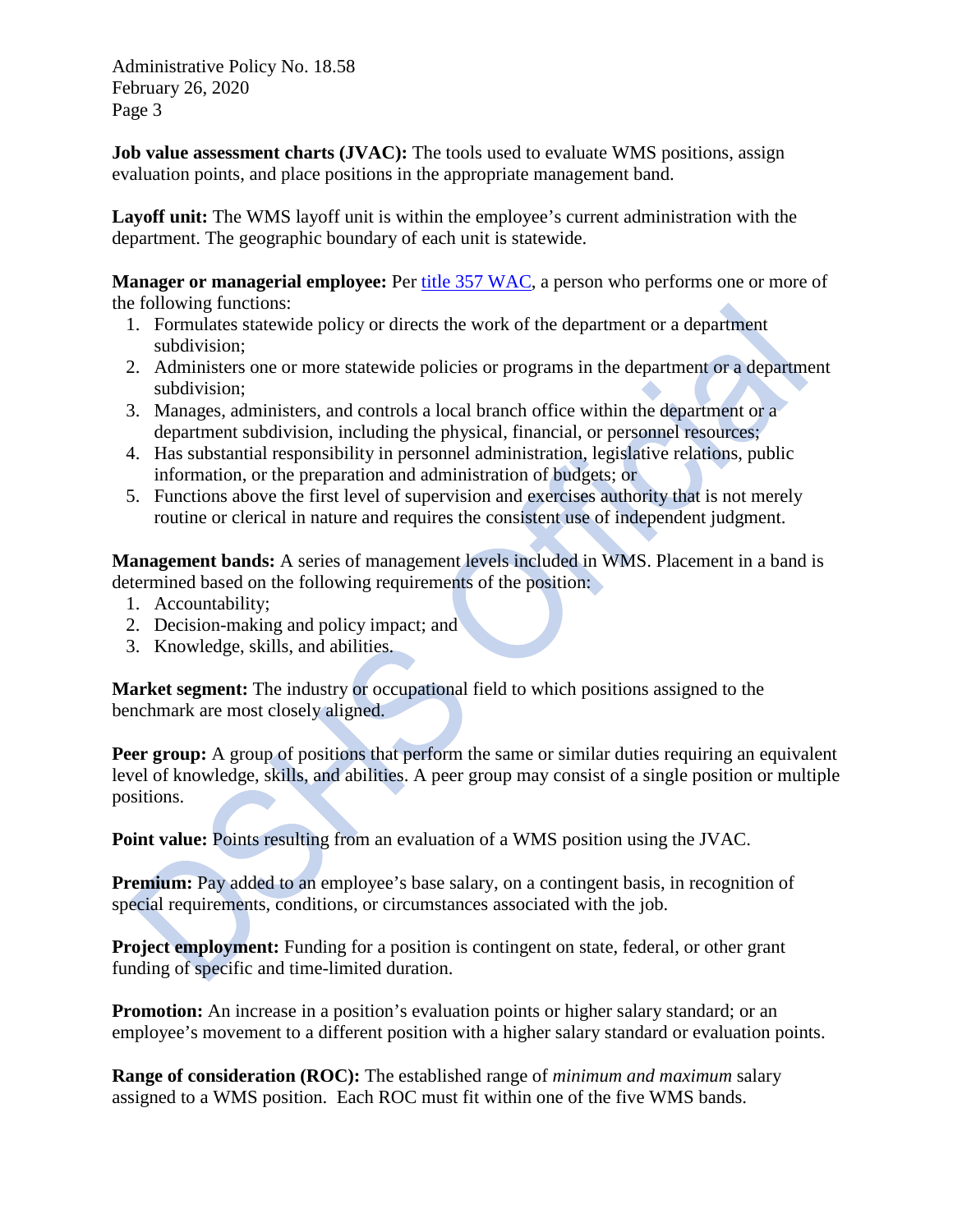**Reassignment:** Employer-initiated movement of:

- 1. An employee from one WMS position to another WMS position with the same salary standard or evaluation points; or
- 2. A WMS position and incumbent from one section, program, or geographic location to another section, program, or geographic location.

**Reversion:** Voluntary or involuntary movement of an employee during the trial service period resulting in placement in a different position or on the employer's internal layoff list.

**Review period:** A specific period of time to ensure the WMS employee meets the requirements and performance standards of the position. The employee gains permanent status in WMS at the conclusion of the review period.

**Salary standard:** Within a management band, the maximum dollar amount assigned to a position. The salary standard is comparable to step L in the Washington general service compensation plan.

**Separation:** Departing state employment for non-disciplinary purposes.

**Suspension:** An absence without pay for disciplinary purposes.

**Transfer:** An employee initiated movement from one position to a different position with the same salary standard, same evaluation points, or both.

**Washington general service (WGS**): The system of personnel administration that applies to classified employees or positions under the jurisdiction of [chapter 41.06 RCW](https://apps.leg.wa.gov/rcw/default.aspx?cite=41.06) which do not meet the definition of manager found in [RCW 41.06.022.](https://app.leg.wa.gov/RCW/default.aspx?cite=41.06.022)

**Washington management service (WMS):** The system of personnel administration that applies to classified managerial employees or positions under the jurisdiction of [RCW 41.06.022](https://app.leg.wa.gov/RCW/default.aspx?cite=41.06.022) and [RCW 41.06.500,](https://app.leg.wa.gov/RCW/default.aspx?cite=41.06.500) and those of [Chapter 357-58 WAC](https://apps.leg.wa.gov/wac/default.aspx?cite=357-58) adopted by the State Human Resource Director.

# **Policy:**

The department's cabinet members are delegated responsibility for the employment, compensation practices, and other personnel matters for employees under their authority. All actions taken will comply with state statutes and state human resources rules and guidelines.

# **A. Position management**

1. Appointing authorities must maintain a current approved position description for each WMS position.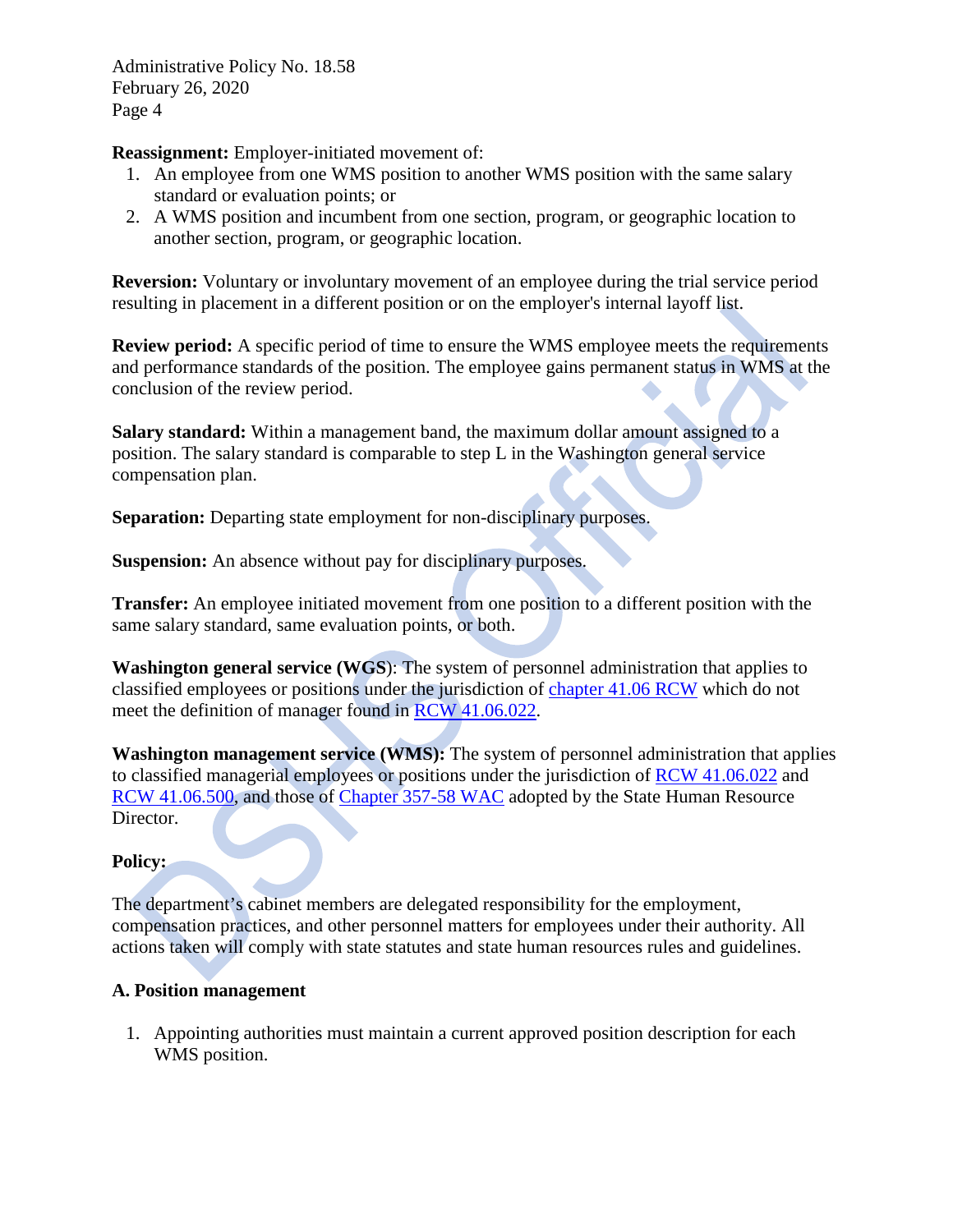- 2. The number of WMS positions in an administration may not exceed the control point established for that administration.
- 3. Only one fulltime permanent employee may be appointed to a permanent position. **Exception:** Multiple employees may be appointed to the same WMS position if one or more of the following criteria exists:
	- a. During the absence of the position's permanent employee;
	- b. Addressing a short-term immediate workload peak or other short-term need;
	- c. Conducting recruiting activities to fill the position;
	- d. Reducing the possible effect of a layoff; or
	- e. The nature of the work is sporadic and does not fit a particular pattern.
- 4. The department's human resources classification and compensation unit designates the overtime eligibility status for each WMS position based on the Fair Labor Standards Act criteria.
- 5. The appointing authority will designate the workweek and work schedule.
- 6. Project positions that meet the definition of "manager" may be placed in WMS.
- 7. Compensation for overtime-eligible employees must meet the criteria in [chapter 357-28](https://apps.leg.wa.gov/WAC/default.aspx?cite=357-28)  [WAC.](https://apps.leg.wa.gov/WAC/default.aspx?cite=357-28)
- 8. When the duties of a position no longer meet the definition of manager and are not appropriate in WMS, the WGS reallocation rules apply [\(Chapter 357-13 WAC\)](http://apps.leg.wa.gov/WAC/default.aspx?cite=357-13).

#### **B. WMS inclusion and evaluation**

HRD will make inclusion and valuation decisions in accordance with administrative policy [18.83.](http://one.dshs.wa.lcl/Policies/Administrative/DSHS-AP-18-83.pdf)

#### **C. Selection and hiring**

- 1. The appointing authority is responsible for hiring and appointments to WMS positions. Employment practices must conform to federal, state, and department laws, rules, and policies relating to employee selection, non-discrimination, and affirmative action.
- 2. An appointing authority must give consideration to qualified candidates on the general government transition pool as specified in [WAC 357-46-100.](http://apps.leg.wa.gov/WAC/default.aspx?cite=357-46-100)
- 3. An appointing authority may consider any or all qualified candidates for hire, promotion, or internal movement, and is not required to grant promotional preference when filling WMS positions.

#### **D. Appointments**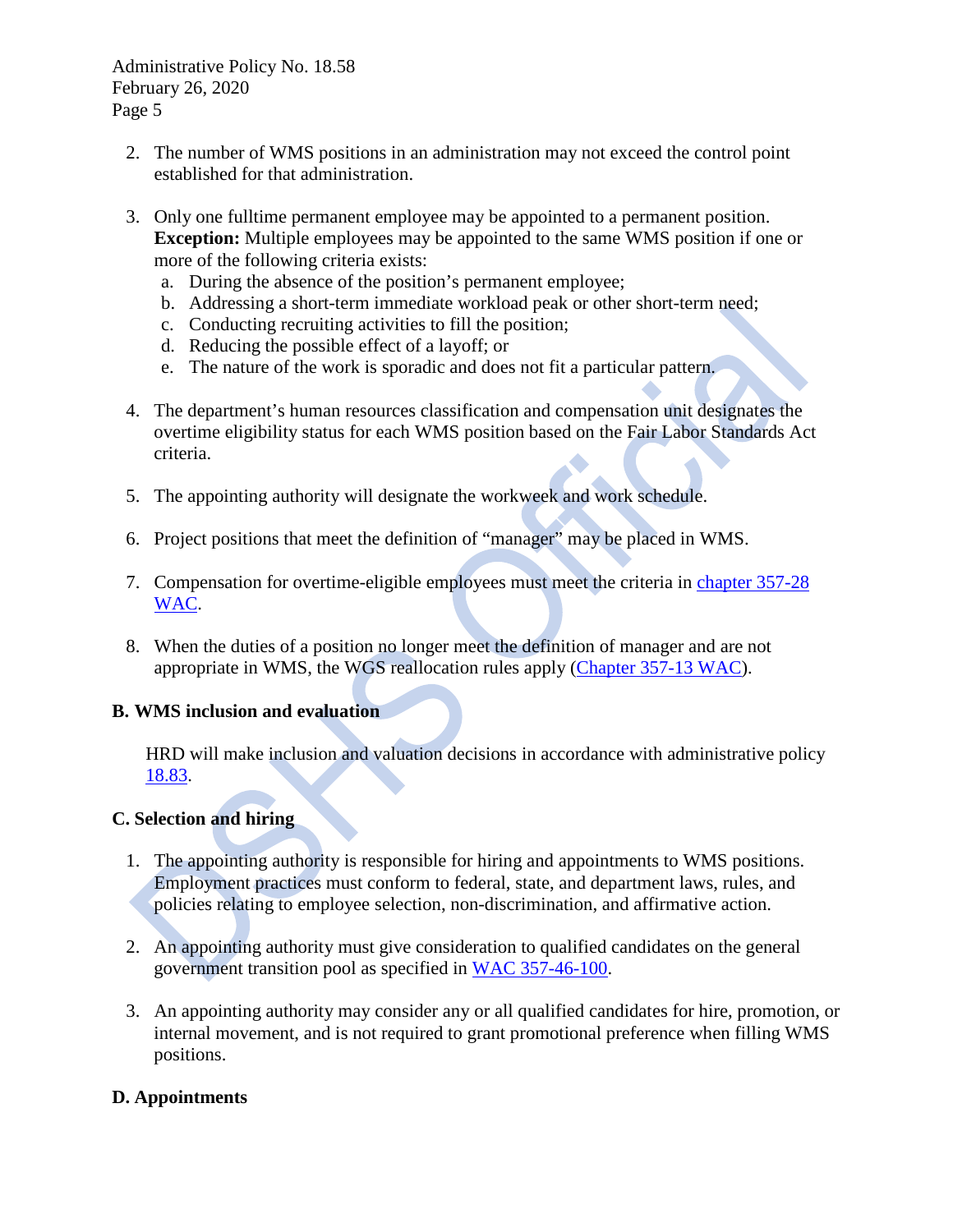- 1. The appointing authority may make the following WMS appointments:
	- a. *Promotion* 
		- i. Appoint a permanent WGS employee to a WMS position;
		- ii. Appoint a WMS employee to a higher WMS band; or
		- iii. Appoint a WMS employee to a WMS position in the same band with a higher salary standard, higher evaluation points, ROC, or any combination thereof.
	- b. *Demotion* 
		- i. Move a permanent employee downward involuntarily based on a non-disciplinary reassignment of duties:
			- 1) To a lower salary standard or ROC;
			- 2) To a management band lower than the permanent employee's current position based on evaluation of new job duties; or
		- ii. For a disciplinary action.
	- c. *Reassignment* 
		- i. Reassign an employee, or a position and its incumbent, to meet business needs.
			- 1) If the new location is within 35 miles of the employee's official residence the employee must accept the reassignment.
			- 2) If the reassignment is beyond 35 miles of the employee's official residence, the employee is not required to agree to the reassignment and may exercise the layoff rights described in section K of this policy.
	- d. *Acting Appointments*
		- i. Make nonpermanent "acting" appointments in WMS to meet business needs.
		- ii. The "end date" of an acting appointment may be set in the appointment letter. If an end date is not set in the appointment letter, the employee must receive written notice of the acting appointment termination date as follows:
			- 1) A permanent employee must receive 15 calendar days' notice; or
			- 2) A non-permanent state employee must receive one work day notice.
	- e. *Non-permanent appointments to WGS positions* A permanent WMS employee may accept a nonpermanent appointment to a WGS position [\(Chapter 357-19 WAC\)](http://apps.leg.wa.gov/WAC/default.aspx?cite=357-19).
	- f. *Project Appointments*

A permanent WMS employee may accept an appointment to a project WGS position. [\(Chapter 357-19 WAC\)](http://apps.leg.wa.gov/WAC/default.aspx?cite=357-19) or to a project WMS position [\(WAC 357-58-255\)](http://apps.leg.wa.gov/WAC/default.aspx?cite=357-58-255).

- 2. The employee may initiate the following actions:
	- a. *Transfers* 
		- i. A WMS employee with permanent status may accept a transfer within the department or to another state agency at any time;
		- ii. A permanent employee may transfer from a WMS position to a WGS position if their salary is within the salary range of the WGS position;
		- iii. A permanent employee may transfer from a WGS position to a WMS position if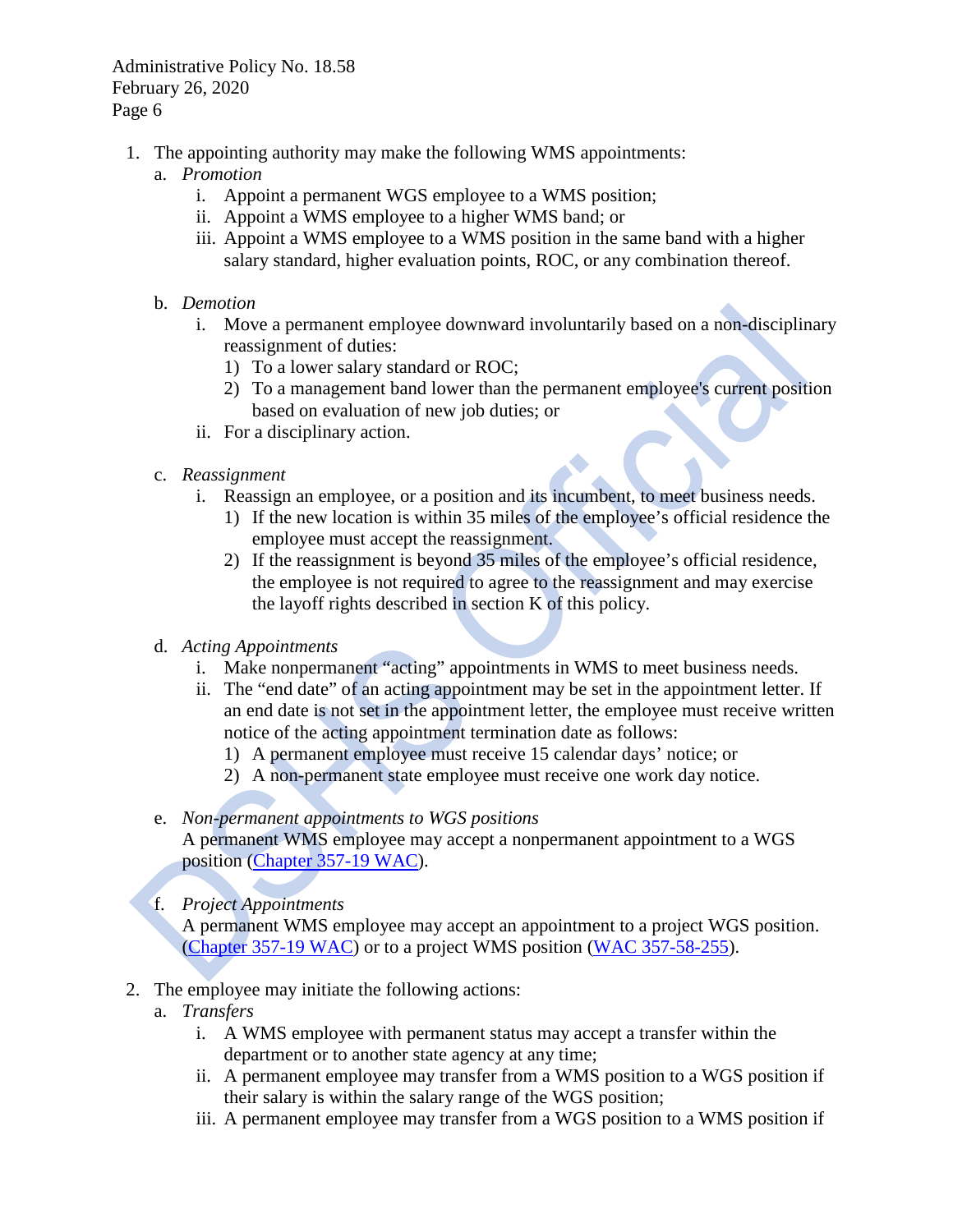their salary is within the position's assigned WMS management band; and iv. A permanent WMS employee may transfer to a project WMS position.

#### b. *Voluntary Demotion*

A permanent WMS employee may demote to a lower position for which the employee qualifies in:

- i. The current management band with lower evaluation points;
- ii. A lower WMS management band;
- iii. WGS if approved by the, department's cabinet member for the administration; or
- iv. A project WMS position.

#### **E. Review periods**

- 1. The review period for a WMS employee is between 12 and 18 months. The timeframe is determined by the appointing authority.
- 2. A review period must be served when any of the following occur:
	- a. A permanent employee promotes to a permanent WMS position;
	- b. An employee does not have permanent status in classified service and is appointed to a permanent WMS position;
	- c. An employee transfers to a position with the same salary standard with duties different from the duties performed immediately prior to the transfer;
	- d. An employee demotes to a WMS position with a lower salary standard, ROC, or lower management band;
	- e. An employee is appointed to a WMS project position and does not have permanent status in classified service;
	- f. A new employee is appointed from outside state service or another state agency; or
	- g. A permanent employee promotes to a project WMS position.
- 3. The appointing authority may require an employee who transfers, voluntarily demotes, accepts a layoff option to another WMS position, or remains in the same position and receives a promotion resulting from higher level duties to serve a review period.
- 4. The appointing authority must inform the employee, in writing, of the length of the review period. After successful completion of the review period, the employee will attain permanent status in the WMS position.
- 5. The appointing authority will determine whether the time served in the initial review period will count toward the review period of the new position when a WMS employee is promoted to another department WMS position during the review period.
- 6. An employee still in their review period with another agency promoting into a department WMS position will begin a new review period. The employee will not attain permanent status in the original position in the former agency unless both appointing authorities agree in writing.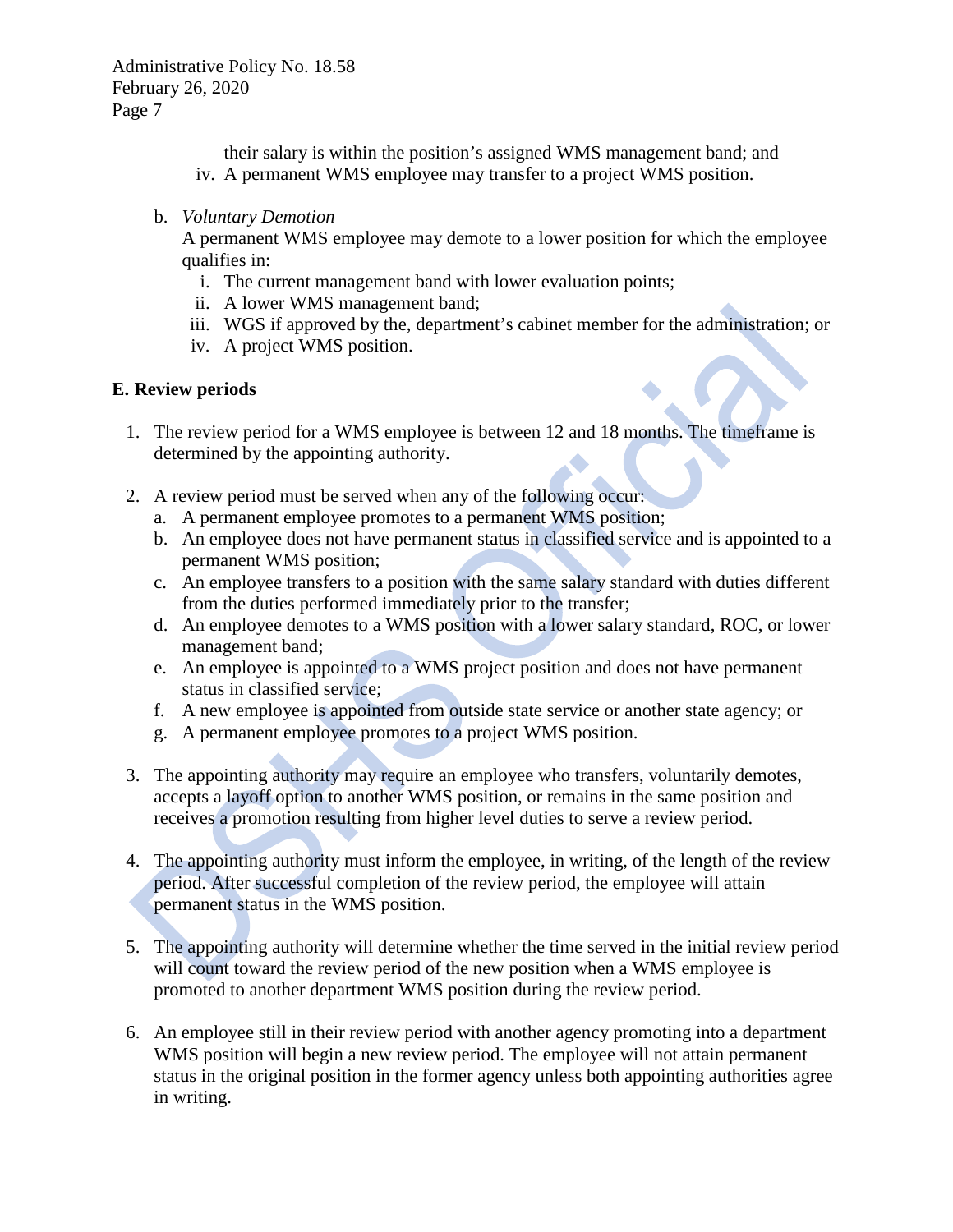- 7. Permanent status in the position is attained after successful completion of the review period. If a review period is not required under [title 357 WAC](https://apps.leg.wa.gov/WAC/default.aspx?cite=357) and the appointing authority chooses to not require a review period, the employee will attain permanent status upon appointment.
- 8. No more than 174 hours of time spent on leave without pay or shared leave will count toward completion of the employee's review period.
- 9. If the employee's initial review period is extended, the appointing authority must notify the employee in writing.

# **F. Reversion**

- 1. A WMS employee separated prior to completing the review period who does not have permanent status in the classified service does not have reversion rights. Employees may not appeal reversion or separation during the review period.
- 2. A permanent WMS employee who does not satisfactorily complete the review period, will be notified in writing and reverted under WACs [357-58-345,](http://apps.leg.wa.gov/WAC/default.aspx?cite=357-58-345) [350,](http://apps.leg.wa.gov/WAC/default.aspx?cite=357-58-350) [355,](http://apps.leg.wa.gov/WAC/default.aspx?cite=357-58-355) [360](http://apps.leg.wa.gov/WAC/default.aspx?cite=357-58-360) and [375.](http://apps.leg.wa.gov/WAC/default.aspx?cite=357-58-375) The written notice must include the effective date of the reversion. When practicable, the effective date of the reversion is five (5) working days after receiving written notice.
- 3. A permanent WGS employee, appointed to a WMS position and reverted during the review period, has reversion rights with the employer implementing the reversion.
- 4. When an exempt employee has return rights to a WMS position, HRD is responsible for implementing the actions [\(Chapter 357-04 WAC](http://apps.leg.wa.gov/WAC/default.aspx?cite=357-04) and [Chapter 357-19 WAC\)](http://apps.leg.wa.gov/WAC/default.aspx?cite=357-19).

# **G. Compensation**

 $\overline{\phantom{a}}$ 

- 1. The administration's cabinet member is responsible for effectively managing and budgeting for WMS salaries.
- 2. The administration's cabinet member determines the salary standard and ROC for WMS positions.
- 3. WMS employee salaries may not exceed the top of the management band to which the WMS position is assigned. In certain cases an exception may be sought and must be reviewed and approved by the State Human Resources division of OFM.
- 4. WMS employee salaries may not be set below the minimum salary of the management band.
- 5. Range of consideration (ROC)
	- a. The ROC minimum is equal to 25% less than the maximum salary established for a position or group of positions.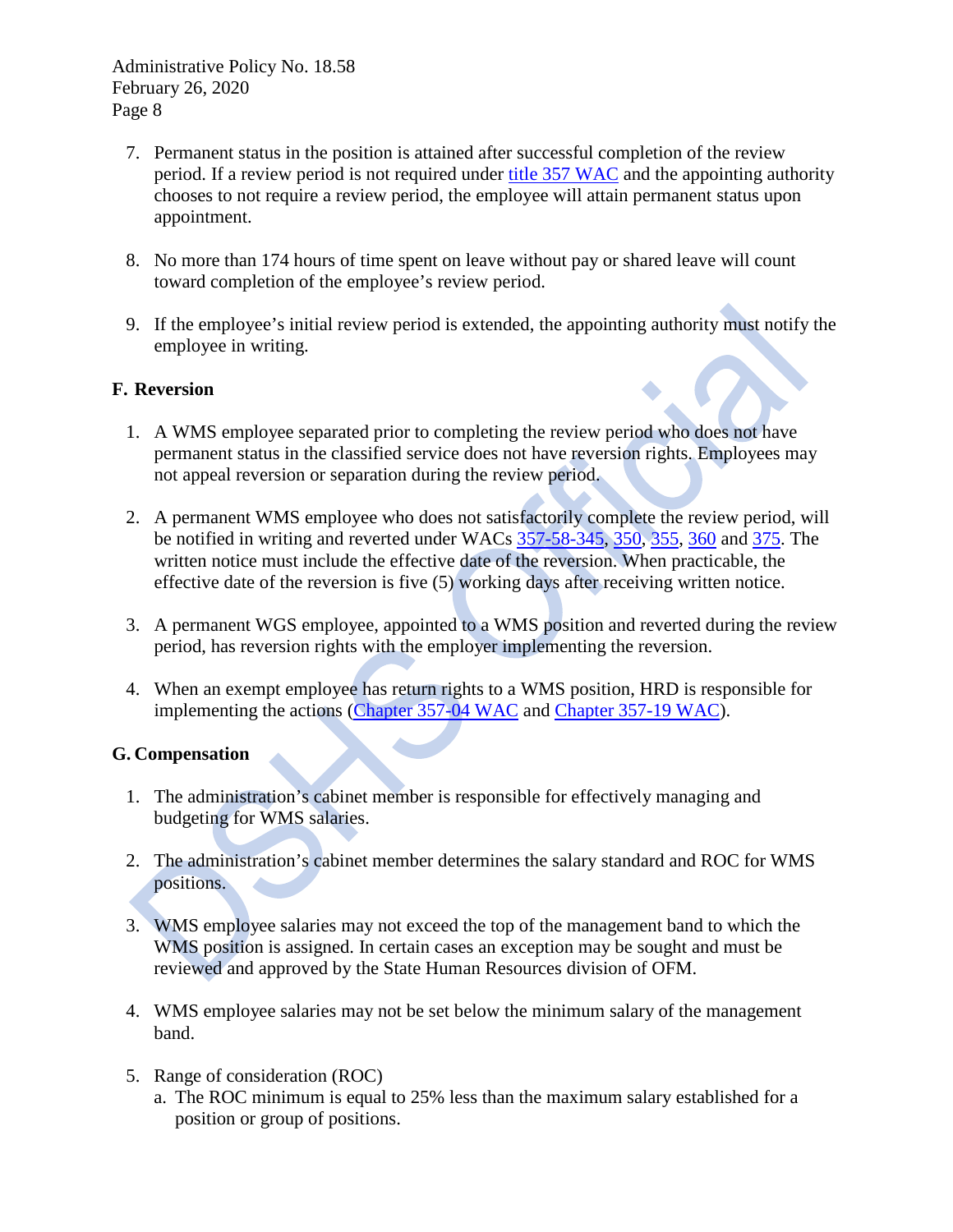- b. A position's ROC may be adjusted for legislatively directed general or special increases or after assigning the position to a higher or lower salary band or JVAC.
- c. The ROC is set when a position is established in WMS or when a WGS position is transitioned to WMS.
- d. Upon initial transition of a position to WMS from WGS, the employee's salary is increased to at least the minimum of the ROC assigned to the new position.
- 6. Salary adjustments
	- a. In a 12-month period, the cumulative percentage total increases for growth and development, documented internal salary alignment, recruitment and retention problems, and temporary promotions must not exceed ten percent.
	- b. The following actions are not included in the ten percent annual limit on salary increases:
		- i. Salary adjustments for the initial transition from WGS to WMS
		- ii. New hire
		- iii. Promotion (except temporary promotions as noted in section 6a)
	- c. A salary increase for a WMS employee must be authorized by the administration's cabinet member.
	- d. Per [WAC 357-58-090](https://apps.leg.wa.gov/WAC/default.aspx?cite=357-58-090) the department may adjust a WMS salary under the following conditions:
		- i. Legislatively directed general or special increase unless the employee is above the salary band maximum;
		- ii. Documented recruitment or retention problems as approved by the department's secretary or designee; or
		- iii. Documented department or state internal salary relationship problems approved by the department secretary or designee
- 7. Layoff effect on salary:
	- a. A WMS employee's salary will remain unchanged if the employee is placed in a WMS position with the same salary standard and ROC the employee held before the layoff.
	- b. When a WMS employee is placed in a position with a salary standard lower than the employee's previous position and the employee's current salary is less than the new salary standard, the salary will remain unchanged. If the pre layoff salary is higher than the new salary standard, the salary will be set at the new salary standard.
- 8. Discipline effect on salary Any salary decrease must comply with the salary basis test of the Fair Labor Standards Act [\(WAC 357-58-120\)](http://apps.leg.wa.gov/WAC/default.aspx?cite=357-58-120).
- 9. Involuntary demotion effect on salary The employee's current salary will be retained until the WMS management band maximum exceeds the employee's salary or the employee leaves the position [\(WAC 357-58-125\)](http://apps.leg.wa.gov/WAC/default.aspx?cite=357-58-125).
- 10. Voluntary demotion effect on salary The employee's salary will be reduced to a dollar amount within the lower range of consideration for a WMS position. If the employee demotes to a position in WGS the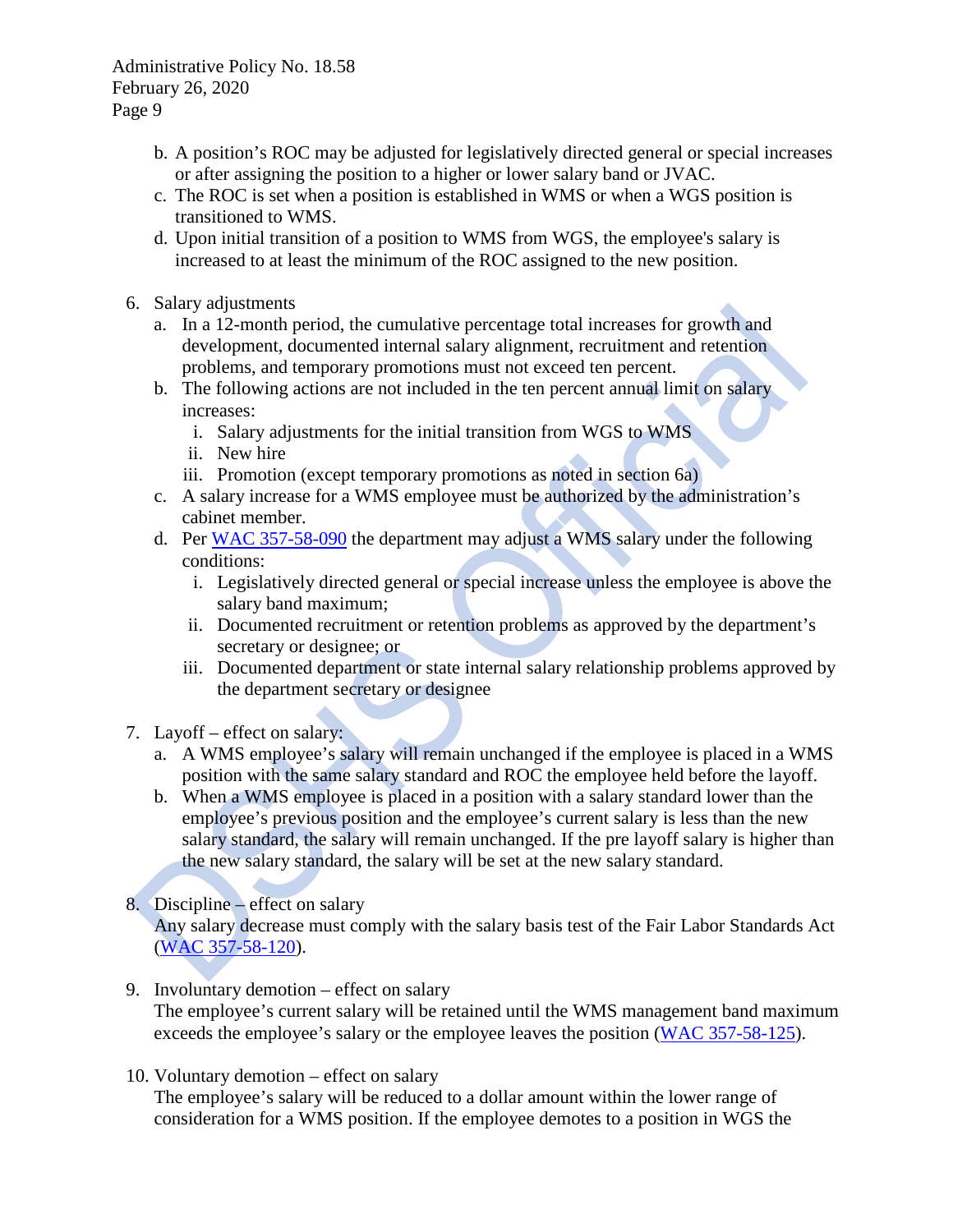> employee's salary will be reduced to a dollar amount in the salary range for the new position.

- 11. Other compensation
	- a. The appointing authority, in consultation with the department's human resources, may authorize standby pay. The authorized rate is \$25.00 per day.
	- b. Relocation compensation may be approved if the requirements of [administrative policy](http://one.dshs.wa.lcl/Policies/Administrative/DSHS-AP-18-28.pdf)  [18.28](http://one.dshs.wa.lcl/Policies/Administrative/DSHS-AP-18-28.pdf) are followed.
	- c. Additional leave to support the recruitment of a candidate or the retention of an incumbent for a WMS position must be authorized by the administration's cabinet member in accordance with [WAC 357-58-175](https://apps.leg.wa.gov/wac/default.aspx?cite=357-58-175) prior to making the offer to the candidate or employee.
	- d. Eligible employees will receive location based premium pay as specified in [WAC 357-](https://apps.leg.wa.gov/wac/default.aspx?cite=357-58-141) [58-141.](https://apps.leg.wa.gov/wac/default.aspx?cite=357-58-141)

# H. **Performance management**

- 1. Training and development [WAC 357-34](http://apps.leg.wa.gov/WAC/default.aspx?cite=357-34) identifies training and development opportunities for WMS managers, including mandatory training for managers with supervisory duties.
- 2. Performance feedback performance development plan An employee serving a review period must receive a formal evaluation of their job performance before permanent status is attained. Permanent employees must receive feedback on an annual basis.
- 3. Discipline

A WMS manager may be reduced in salary, dismissed, suspended without pay, or demoted for cause [\(WAC 357-40](http://hr.wa.gov/rules/CivilServiceRules/Pages/BrowseRulesbyChapter.aspx) and [WAC 357-58\)](http://apps.leg.wa.gov/WAC/default.aspx?cite=357-58).

# **I. Layoff**

- 1. Layoff is an employer-initiated action under [WAC 357-58-445](http://apps.leg.wa.gov/WAC/default.aspx?cite=357-58-445) that results in one of the following:
	- a. Separation from service;
	- b. Appointment to a WMS position with a lower salary standard or evaluation points;
	- c. Appointment to a WGS position with a lower salary range maximum;
	- d. Reduction in the work year; or
	- e. Reduction in the number of work hours
- 2. The appointing authority must follow the department's [WMS layoff procedure](http://hrd.dshs.wa.gov/Position_Management/Layoffs/WMS%20Layoff%20Process.pdf) when a layoff is necessary.
- 3. The layoff unit is the administration. The geographic boundary of each unit is statewide.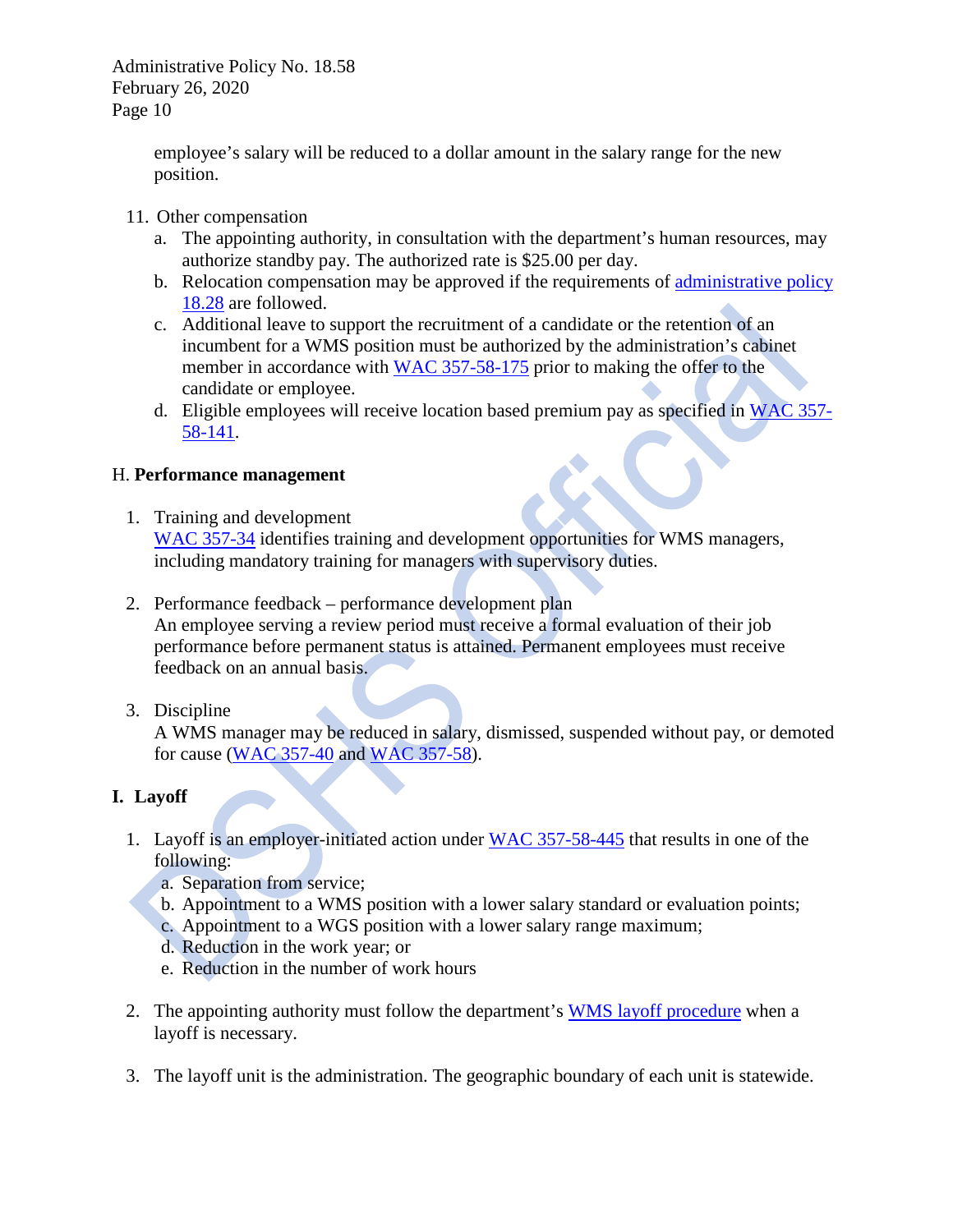- 4. Employment projects are distinct layoff units, separate from other defined units.
- 5. Positions designated as having a legitimate business requirement are not considered part of a layoff unit and are not offered as a layoff option. The appointing authority must request the designation from the senior director of human resources or designee prior to a layoff.
- 6. Layoff options will be based on seniority.
- 7. An eligible veteran's preference in the layoff process will be based on [WAC 357-58-475.](http://apps.leg.wa.gov/WAC/default.aspx?cite=357-58-475)
- 8. Ties in seniority will be broken by random draw.
- 9. Employees have five calendar days to accept a layoff option.

#### **J. Separations from service**

- 1. Under [chapter 357-46 WAC,](http://apps.leg.wa.gov/WAC/default.aspx?cite=357-46) a WMS employee may be separated for:
	- a. Disability;
	- b. Non-disciplinary reasons; or
	- c. Unauthorized absence
- 2. An employee may submit a resignation.

#### **K. Reconsideration of department action**

- 1. When an employee is notified or becomes aware of an action affecting their WMS position, the employee may request reconsideration of the following department actions (whichever is first):
	- a. Salary adjustments (or lack thereof) when the responsibilities of the permanent employee's position have changed. Requests for salary adjustment reviews are submitted to the appointing authority for review and recommendation to the administration's cabinet member;
	- b. Placement actions following reversion of a permanent employee;
	- c. Inclusion of a permanent employee's position in WMS; or
	- d. Removal of a permanent employee's position from WMS.

The senior director of human resources will determine who will hear the employee's request for review at each level. The administration's cabinet member makes the final decision on the employee's request.

- 2. Timeframes for requests to review department actions.
	- a. A written request for review must be submitted to the senior director of human resources within 15 calendar days following the action(s) described in subsection 1 of this section.
	- b. Timeframes must be strictly adhered to unless mutually modified in writing.